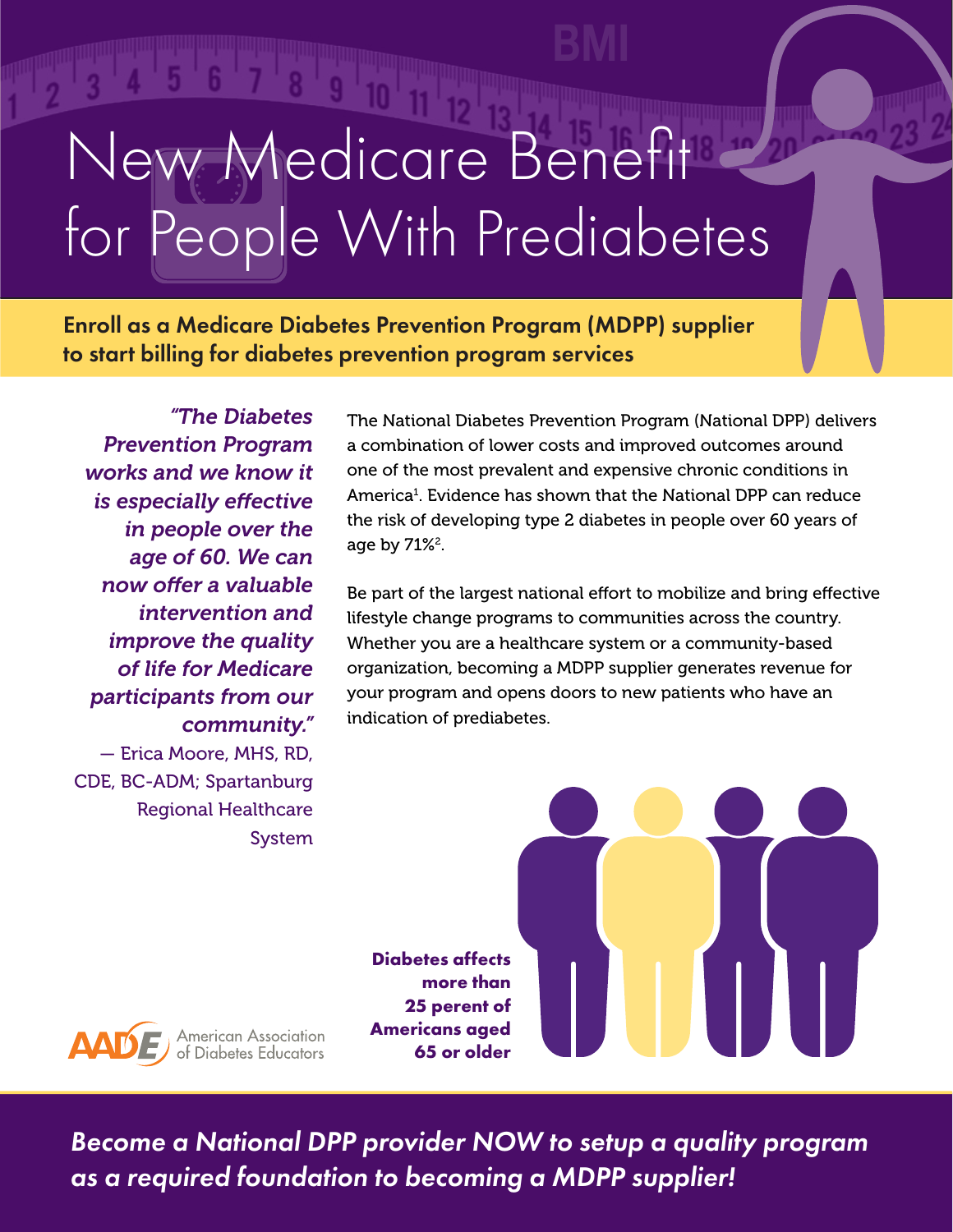### Steps to Become a Medicare Diabetes Prevention Program (MDPP) Supplier



*"Becoming a Medicare supplier is a key step towards sustainability for your program. Since becoming a Medicare supplier we have been contacted by representatives of Medicare Advantage plans asking if they can refer their covered clients to us. We expect the same with more commercial plans as coverage for the DPP becomes more common!"*

–Linda Schoon, RD, CDE; Poudre Valley Hospital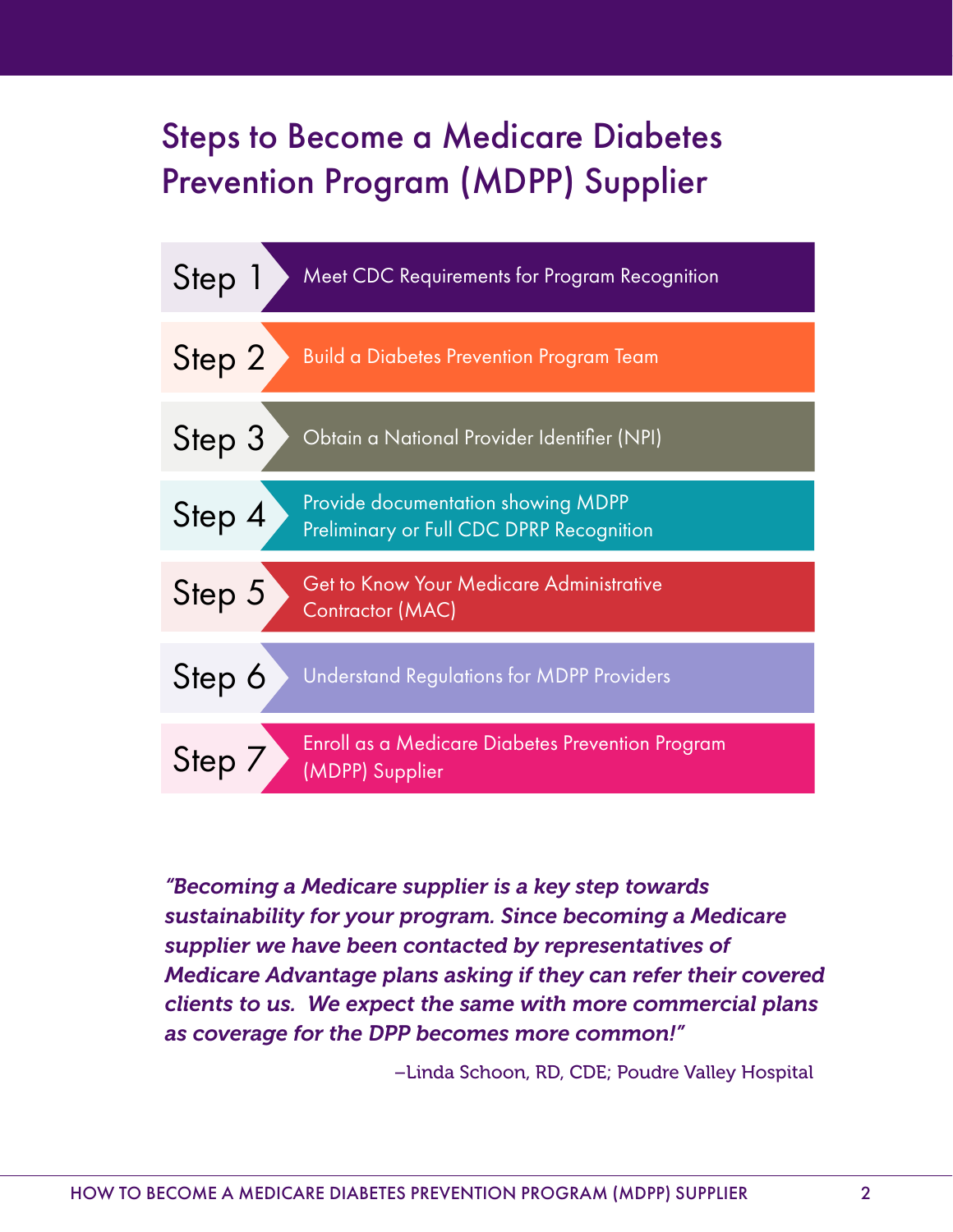# Step 1 Meet CDC Requirements for

# 3

#### CATEGORIES OF RECOGNITION

 $\boxtimes$  pending **Ø** preliminary **M** full

The CDC Diabetes Prevention Recognition Program (DPRP), a program that recognizes organizations that have demonstrated their ability to effectively deliver a proven type 2 diabetes prevention program, awards three categories of recognition: pending, preliminary, and full recognition. Preliminary or full recognition is required to become a MDPP supplier.

Organizations will be awarded preliminary recognition when they meet the following criteria:

 $\blacksquare$  The requirements for pending recognition

Program Recognition

- Submit application to DPRP
- Begin offering classes immediately upon application approval or no later than 6 months after its effective date
- Offer the DPP lifestyle change program for a minimum of 12 months
- $\blacksquare$  Have at least 5 eligible participants who:
	- Attended their first session at least one year, but not more than 18 months, before the submission due date
	- Attended at least 3 sessions in the first 6 months
	- And the time from the first session attended to last session of the lifestyle change program was at least 9 months
- Among participants attending  $\overline{3}$  sessions in the first 6 months,
	- At least 60% attended at least 9 sessions in months 1-6, and
	- At least 60% attended at least 3 sessions in months 7-12
	- Note: The attendance benchmark for months 7-12 is assessed only after a full 12 months has passed from the date of the first session.

Visit https://www.cdc.gov/diabetes/prevention/lifestyleprogram/requirements.html to view information on the CDC DPRP Standards



Talk with leaders in your organization about the benefits of becoming a MDPP supplier.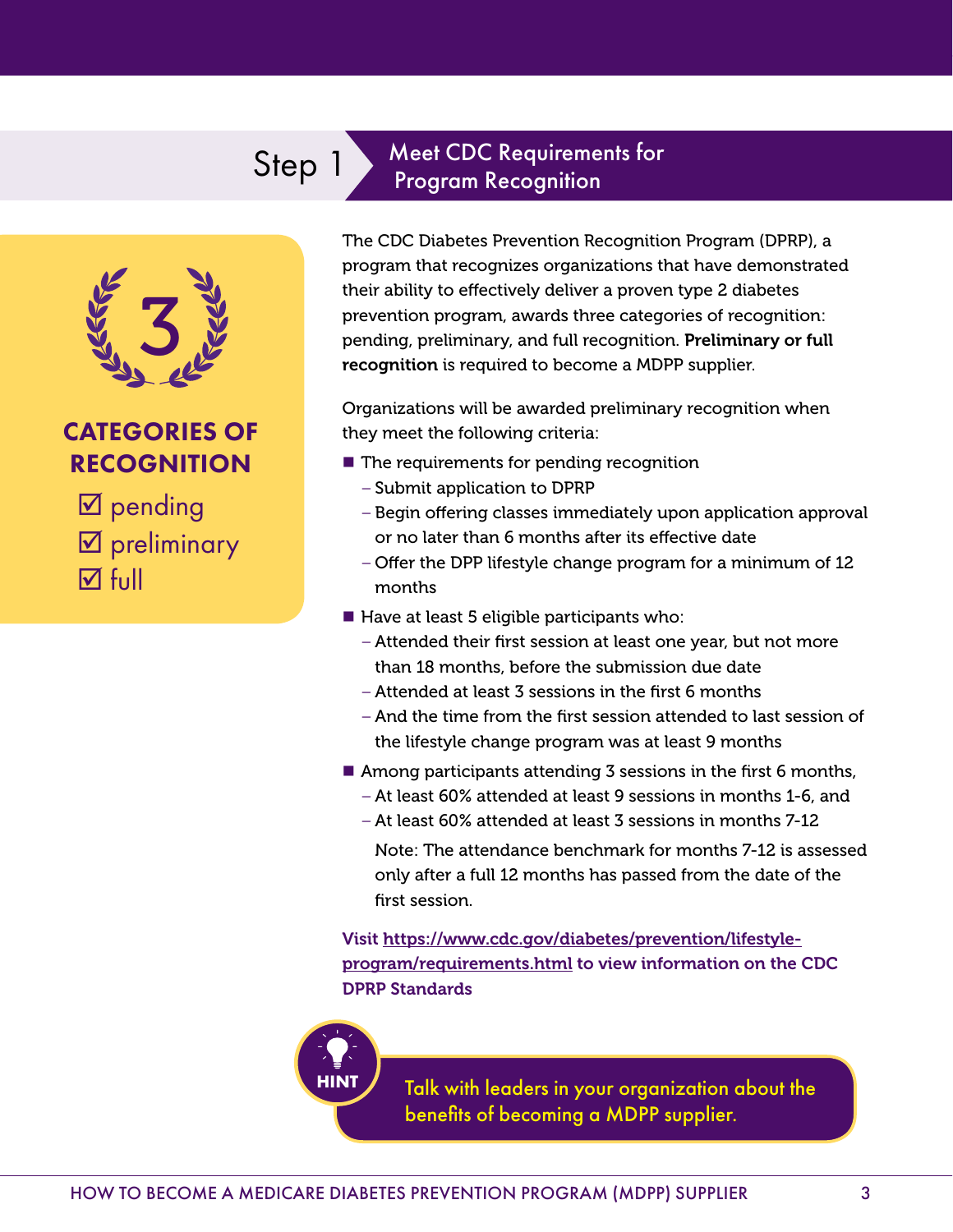#### MDPP is an investment— BUILD A DPP TEAM TODAY!

Organizations should consider completing an Organizational Capacity Assessment to identify leadership and staff support. By identifying your DPP team and staff responsibilities in advance, it will ensure a smooth application process. Consider identifying the following team members:

- Leadership
- Reimbursement Specialist
	- Assist in obtaining signatures from ownership interest or managing control (Hospital Board), CEO and CFO
- Compliance Officer
	- Connect with your regional Medicare Administrative Coordinator (MAC) to discuss MDPP rules regarding Outpatient Prospective Payment System and Ambulatory Payment Classification
- **Billing Specialist**
- Coding Specialist
- Legal Support
- Contractor (for Medicare Advantage (MA) plans)
- **Information Technology (IT) Specialist** – Incorporate MDPP G codes in electronic health record system
- Diabetes Prevention Program Coordinator
- Administrative support



Form a work team for the MDPP supplier application and implementation process

TIPS

Consult an attorney before enrolling as a MDPP supplier– especially if you have not previously billed Medicare for services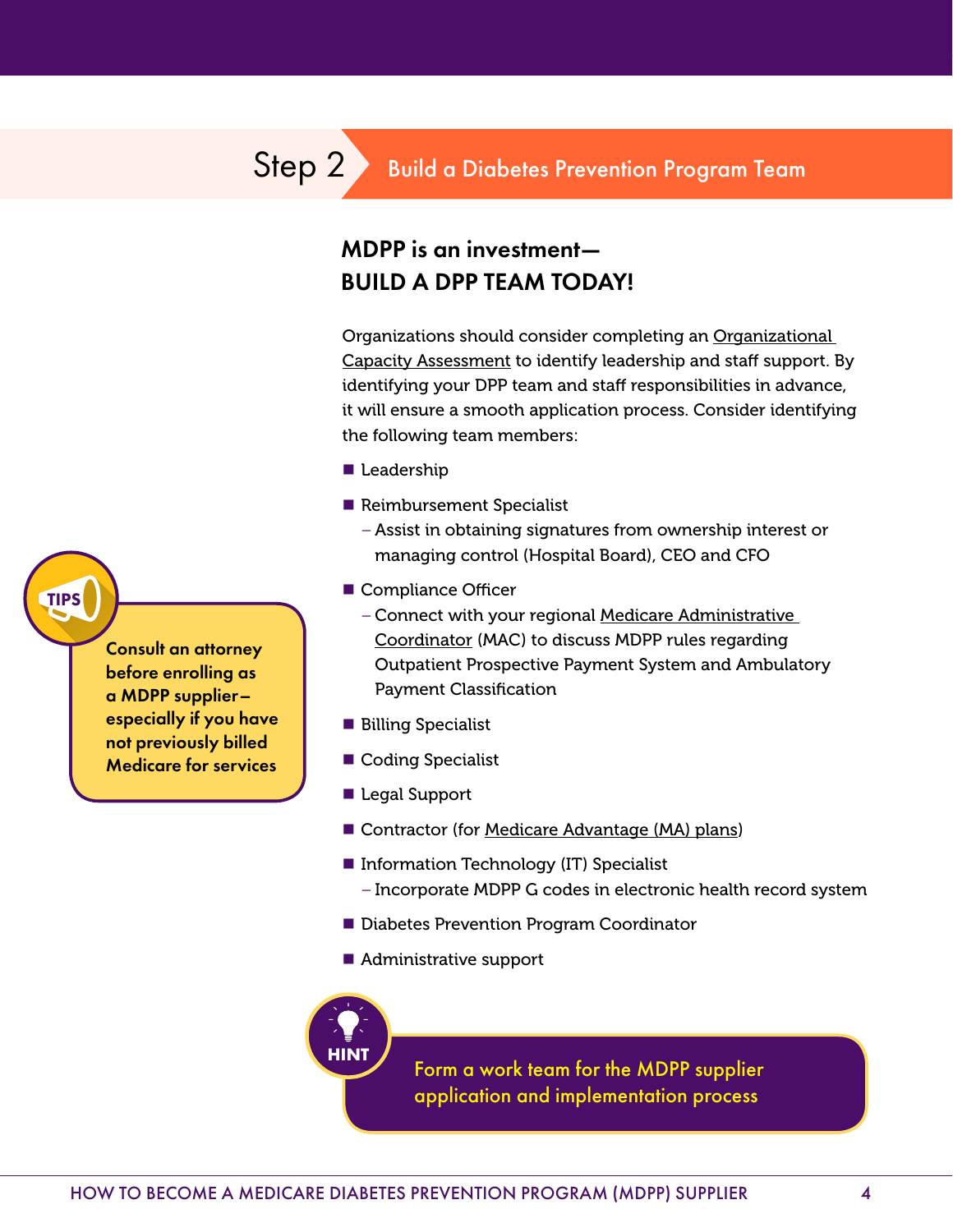#### Step 3 Obtain a National Provider Identifier (NPI)



Organizations already enrolled as Medicare provideres must "re-enroll" to become MDPP suppliers

TIPS

Organizations who wish to enroll in Medicare as a MDPP supplier, must have a National Provider Identifier (NPI). MDPP coaches must also obtain an NPI for enrollment screening, claim submission, and monitoring purposes.

You must obtain an NPI prior to completing and submitting the enrollment application. To download the application visit https:// nccd.cdc.gov/DDT\_DPRP/applicationForm.aspx

To obtain an NPI use the National Plan and Provider Enumeration System (NPPES) at https://nppes.cms.hhs.gov/#/. Additional resources are available at https://nppes.cms.hhs.gov/webhelp/ nppeshelp/NPPES%20FAQS.html

 If you already have an NPI, you do not need a new NPI to become a MDPP supplier

■ Each coach providing MDPP must obtain an individual NPI

When applying for an NPI, select a taxonomy code that best represents your organization or MDPP coach. If being a coach is the individual's only classification, "Health Educator" may be an appropriate selection. To view a complete list of codes, visit: http://www.wpc-edi.com/reference/codelists/ healthcare/health-care-provider-taxonomy-code-set/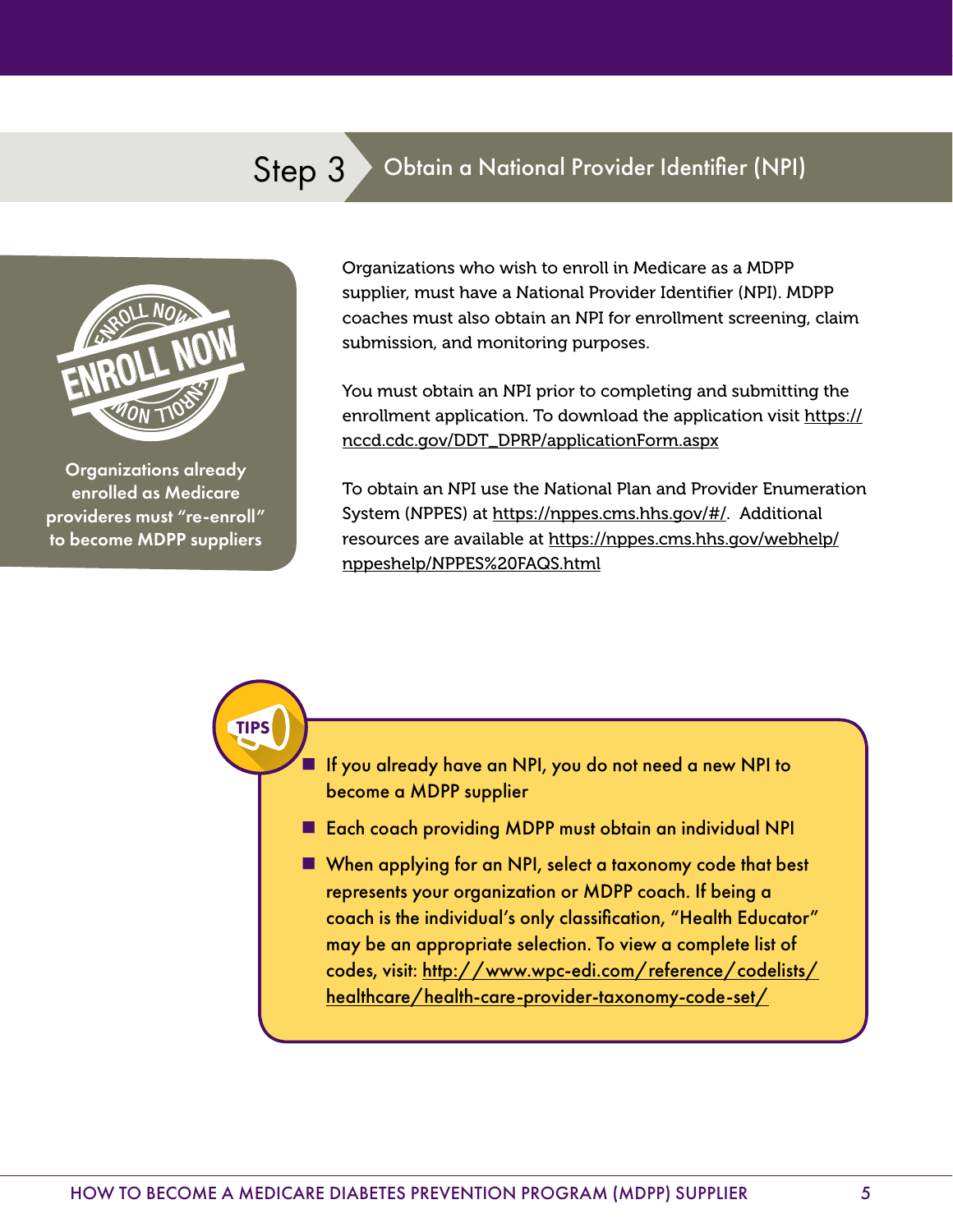## STEP 4 Provide documentation showing MDPP



Documentation to verify an organizations CDC recognition status must be provided to CMS during the enrollment process.

preliminary or full CDC DPRP recognition

To verify that your organization has preliminary or full CDC recognition status, you must submit the official recognition letter or letters received from the CDC that are associated with the organizational code or codes provided in Sections 2 and 4 of Form CMS-20134. The letter(s) provided should indicate an in-person delivery mode as MDPP services must be provided in person to be reimbursed by Medicare (except for a small number of virtual makeup sessions) and should be dated within a year of your enrollment application.

On the application, organizations must report the organizational code(s), recognition status, effective date and expiration date. The letter will indicate both the effective date (the date of the letter) and the expiration date (in the body of the letter).

TIP

#### STEP 5 Get to know your Medicare Administrative Contractor (MAC)

\$

There may be a cost for fingerprinting

MACs are regional contractors that process enrollment applications and Medicare fee-for-service claims (also known as Medicare Part A and Part B claims). Each MAC processes fee-for-service (FFS) claims for a certain region of the country. Providers may work with more than one MAC, if providing MDPP services in multiple regions

Find your MAC at https://www.cms.gov/Medicare/Medicare-Contracting/Medicare-Administrative-Contractors/Downloads/ MACs-by-State-July-2016.pdf

MACs will notify suppliers if individuals in their organization must submit fingerprints. Individuals with more than 5% ownership of the organization must submit fingerprints. For step-by-step fingerprinting instructions, see cmsfingerprinting.com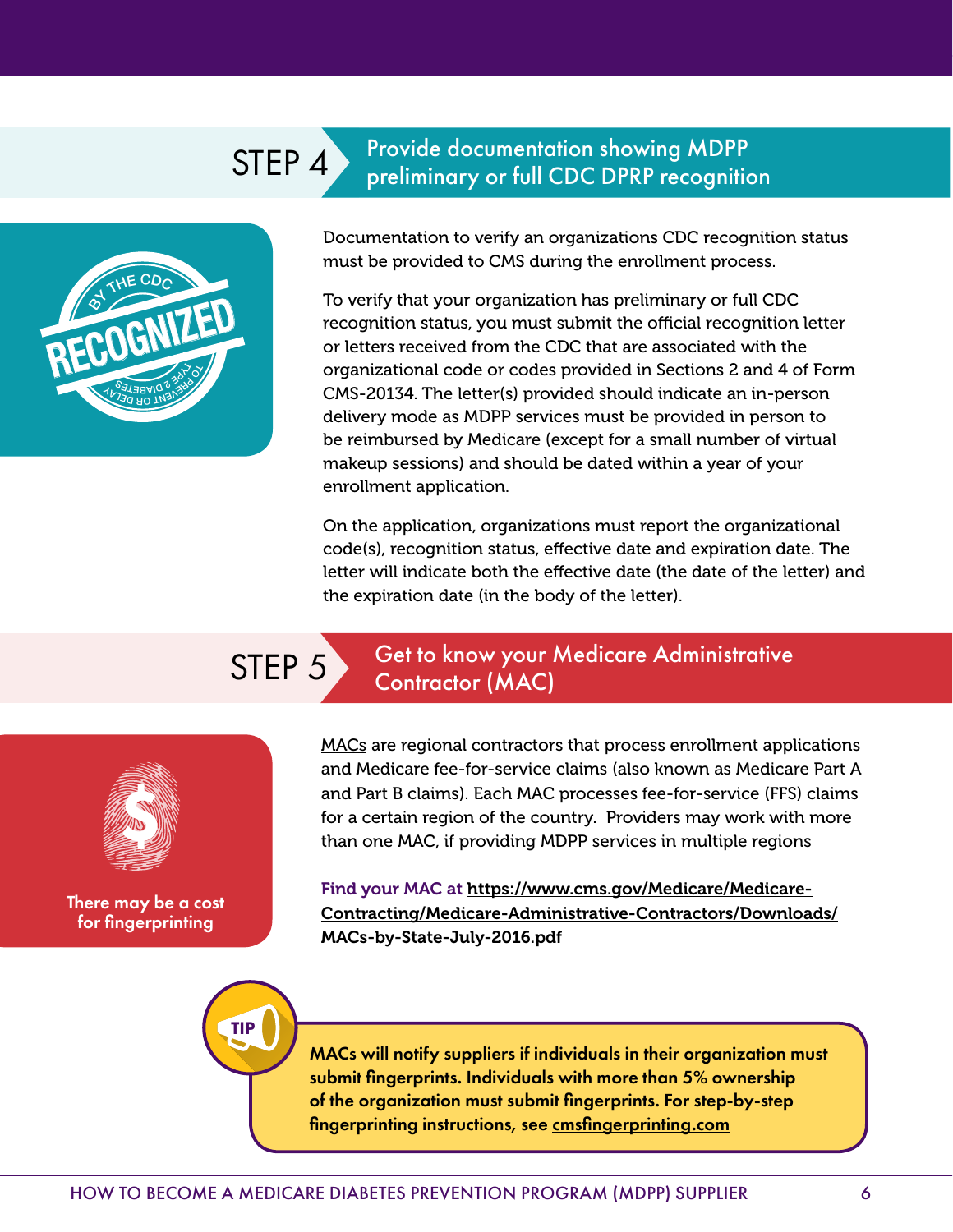# STEP 6 Understand the Regulations for MDPP

# \$

Receive performance-based payments for effectively delivering MDPP services

**HINT**

The below regulations must be followed by all MDPP providers:

- Maintain at least one administrative location. All administrative locations must be located at an appropriate site and must be reported on the application.
- $\blacksquare$  Providers must report any changes to their enrollment application, including changes of ownership, changes to the coach roster or final adverse legal action history within 30 days. All other changes must be reported within 90 days.
- **Providers must not deny a MDPP beneficiary access to MDPP** services during the benefit period including conditioning access to MDPP services based on a beneficiary's weight, health status, or achievement of performance goals.
- **MDPP** suppliers and other individuals or entities must not unduly coerce a MDPP beneficiary's decision to change or not to change to a different MDPP supplier.
- $\blacksquare$  Before the initial core session is provided, suppliers must disclose detailed information on eligibility requirements, the once-per-lifetime nature of MDPP services, minimum coverage requirements, and the MDPP supplier standards.
- **MDPP** suppliers must comply with a number of documentation requirements related to their interaction with beneficiaries, services provided, and billing.

**HINT**

Notify your billing, coding, electronic health record team and compliance department to ensure they understand MDPP

All regulations for MDPP suppliers can be found in the CY 2018 Physician Fee Schedule Final Rule. (https://www.gpo.gov/fdsys/ pkg/FR-2017-11-15/pdf/2017-23953.pdf)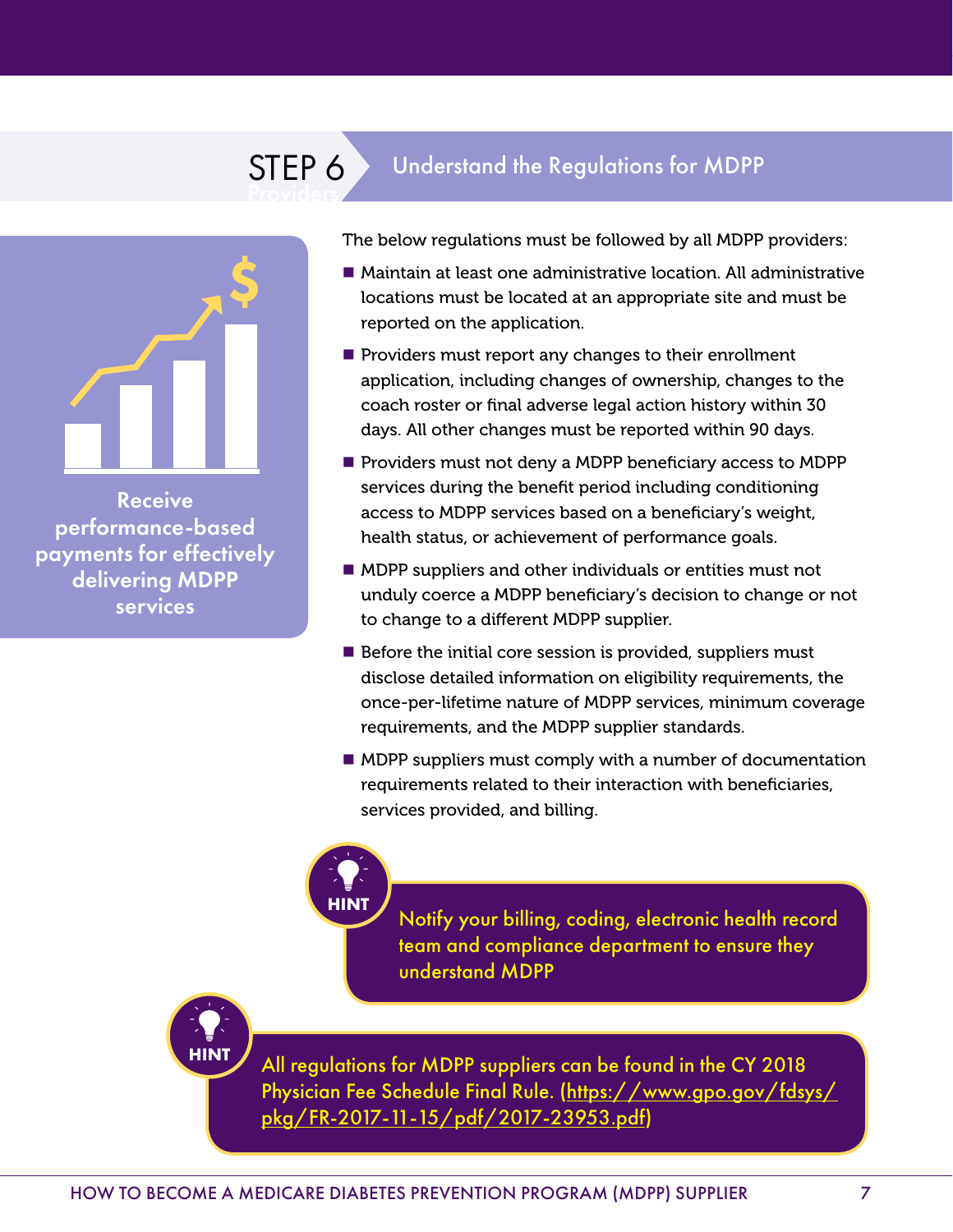#### Step 7 Enroll as a Medicare Diabetes Prevention<br>
Program (MDPP) Supplier Program (MDPP) Supplier



Once you have obtained an NPI, there are two ways to enroll as a Medicare supplier.

- 1. Submit a paper enrollment application to a Medicare Administrative Contractor. You can also submit an application using the paper form CMS-20134 enrollment process
- 2. Submit the enrollment application using an internet-based system called Provider Enrollment Chain and Ownership System (PECOS). Access PECOS at https://pecos.cms.hhs.gov/ pecos/login.do#headingLv1



Identify a reimbursement specialist to assist with this step.

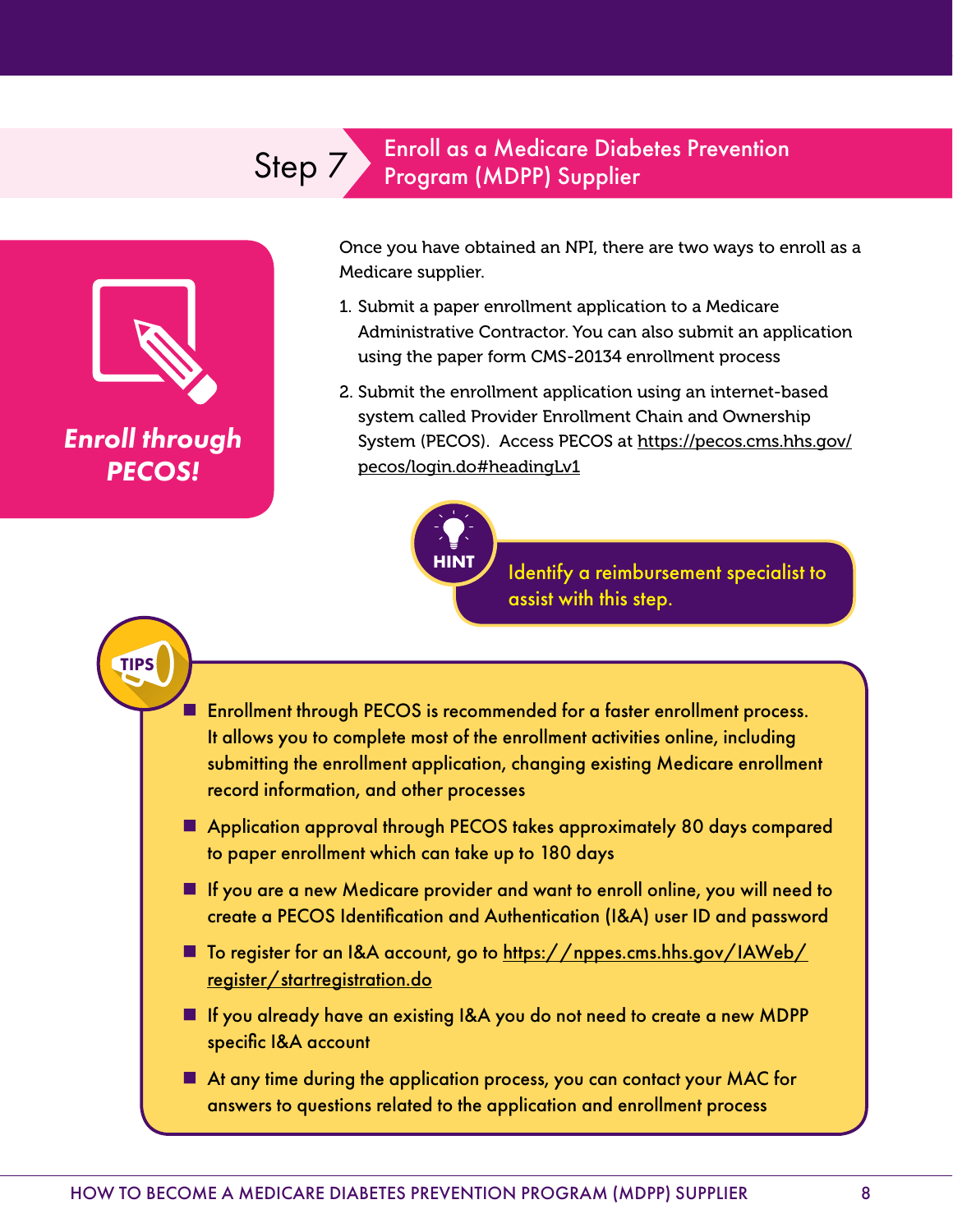All MDPP providers must enroll as a MDPP supplier – even if you are currently a Medicare provider and already billing for other Medicare services (including Medical Nutrition Therapy and/or Diabetes Self-Management Training)

MDPP suppliers that are new to enrollment, will be considered high categorical risk; however when re-validating they will be screened at the moderate categorical risk level.

Re-validating MDPP suppliers do not have to undergo the same high risk screening requirements, such as fingerprinting and background checks, as individuals that maintain a 5% or greater direct or indirect ownership interest in the supplier.

**MDPP** suppliers will need to revalidate every five years after their initial enrollment



#### To Enroll:

- Complete Form CMS-20134 at https://www.cms.gov/ Medicare/CMS-Forms/CMS-Forms/Downloads/CMS20134. pdf. Form CMS-20134 can be completed via paper form or through the PECOS system.
- Enrollment fee (\$650) is due upon initial enrollment and revalidation. Payment is due online or via mail prior to completing and submitting enrollment application.
- Additional resources: https://innovation.cms.gov/Files/x/ mdpp-enrollmentfs.pdf or https://innovation.cms.gov/ initiatives/medicare-diabetes-prevention-program/



Hospital out-patient departments can have community sites under a MDPP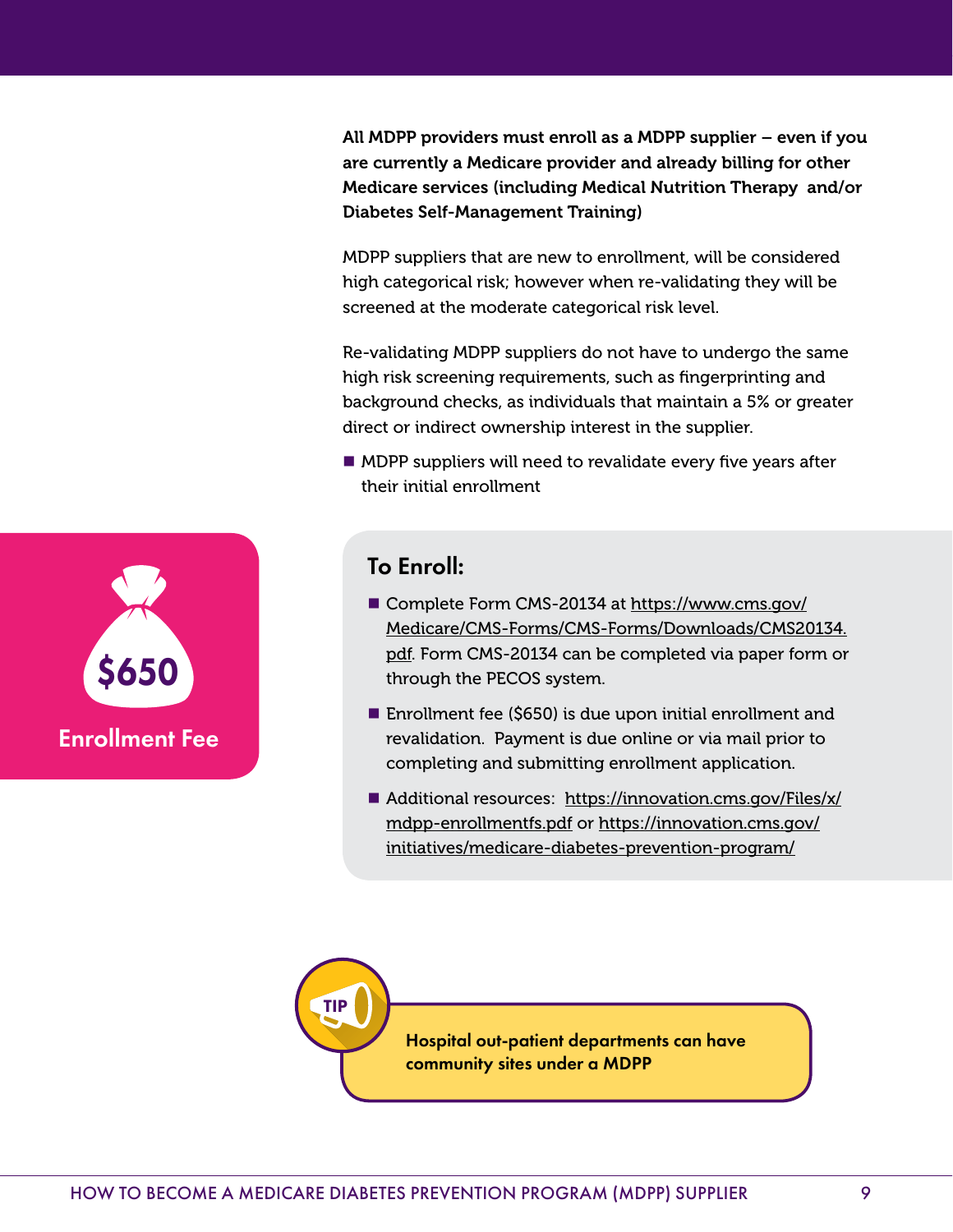#### MDPP **2019** Payment Structure

MDPP will be tying payment to performance goals of attendance and/or weight loss.

| <b>Performance Goal</b>                                                                                                                                      | 2019 Performance Payment<br><b>Per Beneficiary</b><br>(with the required<br>minimum weight loss) | 2019 Performance Payment<br><b>Per Beneficiary</b><br>(without the required<br>minimum weight loss) |
|--------------------------------------------------------------------------------------------------------------------------------------------------------------|--------------------------------------------------------------------------------------------------|-----------------------------------------------------------------------------------------------------|
| 1st core session attended                                                                                                                                    | \$26                                                                                             | \$26                                                                                                |
| 4 total core sessions attended                                                                                                                               | \$51                                                                                             | \$51                                                                                                |
| 9 total core sessions attended                                                                                                                               | \$93                                                                                             | \$93                                                                                                |
| 2 sessions attended in first core maintenance<br>session interval (months 7-9 of the MDPP core<br>services period)                                           | $$62*$                                                                                           | \$15                                                                                                |
| 2 sessions attended in second core maintenance<br>session interval (months 10-12 of the MDPP core<br>services period)                                        | $$62*$                                                                                           | \$15                                                                                                |
| 5 percent weight loss achieved                                                                                                                               | \$165                                                                                            | \$0                                                                                                 |
| 9 percent weight loss achieved                                                                                                                               | \$26                                                                                             | \$0                                                                                                 |
| 2 sessions attended in ongoing maintenance<br>session interval (4 consecutive 3-month intervals<br>over months 13-24 of the MDPP ongoing<br>services period) | \$51                                                                                             | $$0**$                                                                                              |
| Total performance payment                                                                                                                                    | \$689                                                                                            | \$200                                                                                               |

\* The required minimum weight loss from baseline must be achieved or maintained during the core

Bridge Payment: In cases where a beneficiary changes MDPP suppliers, CMS will allow a one-time \$26 bridge payment to a MDPP supplier for providing the first session to a MDPP beneficiary who has previously received MDPP services from a different MDPP supplier.





#### Endnotes

1.Chronic Disease Overview | Chronic Disease Prevention and Health Promotion | CDC. Available at: https://www.cdc.gov/chronicdisease/overview/index.htm [Accessed 26 Jun. 2018]

2.Diabetes Prevention Program (DPP). National Institute of Diabetes and Digestive and Kidney Diseases. U.S. Department of Health and Human Services, n.d.